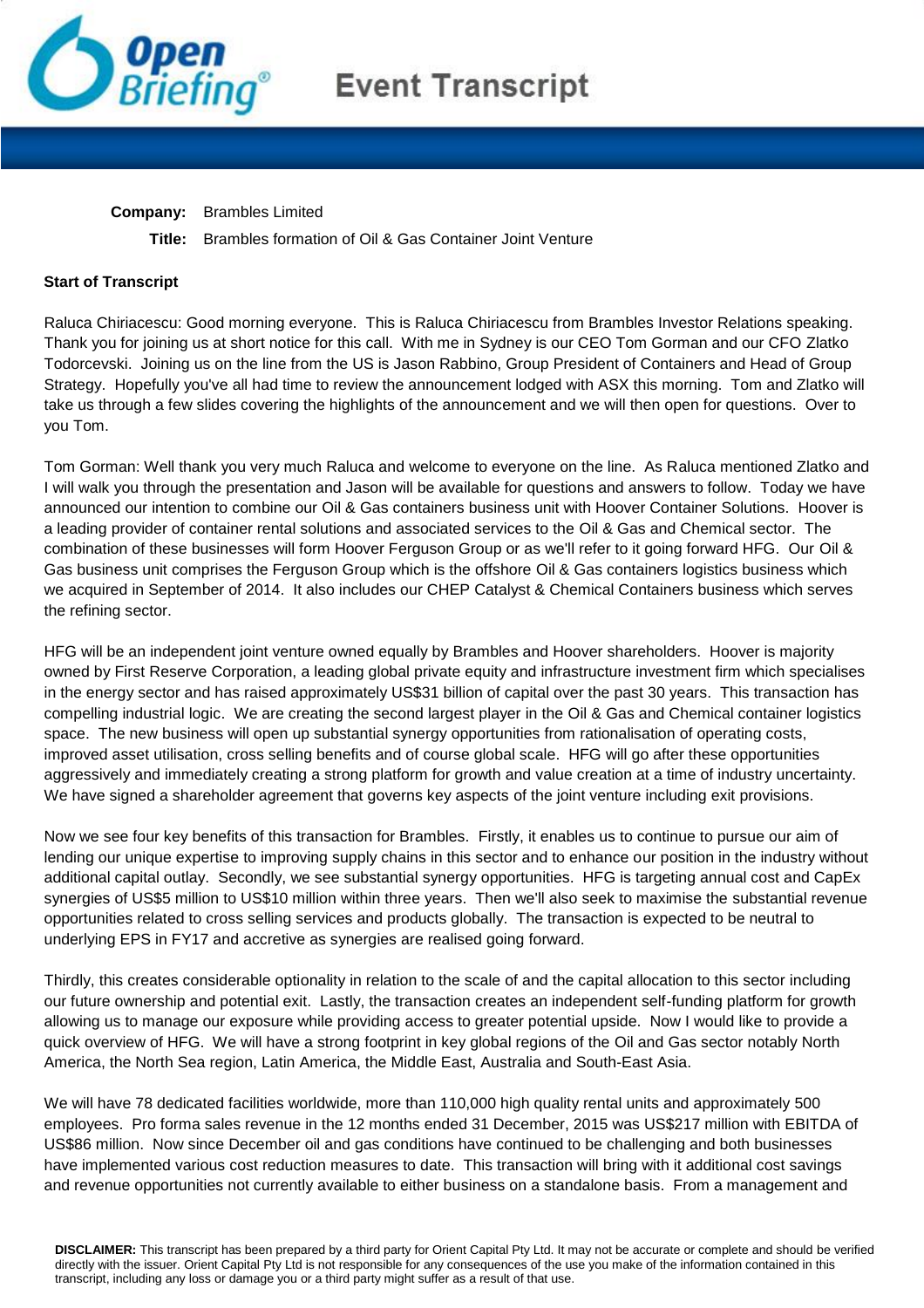

governance perspective, HFG will have an eight member board of directors with equal representation from Brambles and Hoover's existing shareholders. HFG will be led by the current Hoover CEO, Donny Young.

Now this slide provides a visual representation of the highly complementary geographic footprint of the three businesses and the truly global nature of HFG's combined operations. The key point to know here is the strong Americas presence particularly in the Gulf of Mexico which Hoover adds to the Ferguson and CCC footprint. This is a key strategic expansion opportunity that we highlighted following the acquisition of Ferguson in September 2014. It is also worth noting that customers have been increasingly demanding third party service providers that are capable of servicing their needs on a global scale. The merger of these businesses will create a comprehensive global platform with the capability to service the industry's largest customers in every major oil and gas region in the world.

Now before I hand over to Zlatko to take you through the financing and accounting implications of this transaction, I want to take the opportunity to review the creation of the new Oil & Gas joint venture and put it in the context of the bubble chart that we use to explain our approach to capital allocation across our portfolio. Now many of you are familiar with this chart and would have seen it in previous presentations. The chart here is based on FY15 data. It plots each of our business units' return on capital invested relative to growth in average capital invested. Now the size of the bubble reflects the size of the business or in this case the total average capital invested.

Now this chart provides a view of how we see value creation from the perspective of both investing in more mature businesses that have high returns today and also investing in those businesses that are less well established where the return timeframe is a bit longer. As we stated at our FY15 results, we have been keenly assessing the allocation of capital to all of our business units across our entire portfolio.

Our focus has been on business units that we feel may not be able to achieve the desired level of returns or the appropriate scale within a timeframe that is both acceptable to us and to our shareholders. LeanLogistics at the bottom left-hand corner stood out. Lean as you will recall is a software as a service business which was less suited to the type of return on capital metrics appropriate for the vast majority of our portfolio and from which we believe we had extracted all the available value. We completed a divestment of this business in early June of this year.

Now the Oil & Gas business unit has a different profile. Like our IFCO Europe and our intermediate bulk containers operation, it carries considerable goodwill as a result of acquisitions specifically in this case the acquisition of Ferguson. This business generates very attractive incremental returns on capital. However, as a result of the severe decline in the industry conditions over the past 18 months, the time horizon over which we can drive higher returns to improved utilisation and investing in growth at those very high incremental returns has in fact lengthened.

Now the formation of a self funding independent joint venture structure with a very strong partner meets many of our strategic needs in this sector. It allows us to manage our investment in this sector while creating optionality over future ownership. It enables us to achieve greater scale and synergies and it positions the new entity HFG uniquely to take advantage of further opportunities with no further capital requirements from Brambles. Now we believe this is the solution that enables us to pursue the upside from our initial strategic investment in this sector while mitigating downside risk created by the changed industry conditions that we're presently facing.

We will continue to be disciplined in our assessment of the allocation of capital to all of our business units with a particular emphasis on ensuring that both the level of returns and the amount of investment are adequate. This ongoing rebalancing of our portfolio will also present opportunities for broader organisational efficiencies. I'm now going to hand over to Zlatko to talk through the financing terms and the accounting impacts of this transaction in a bit more detail - Zlatko.

Zlatko Todorcevski: Thanks Tom and good morning everyone. This first slide sets out the key financing terms in more detail. Through the transaction Brambles will receive approximately US\$75 million as consideration from First Reserve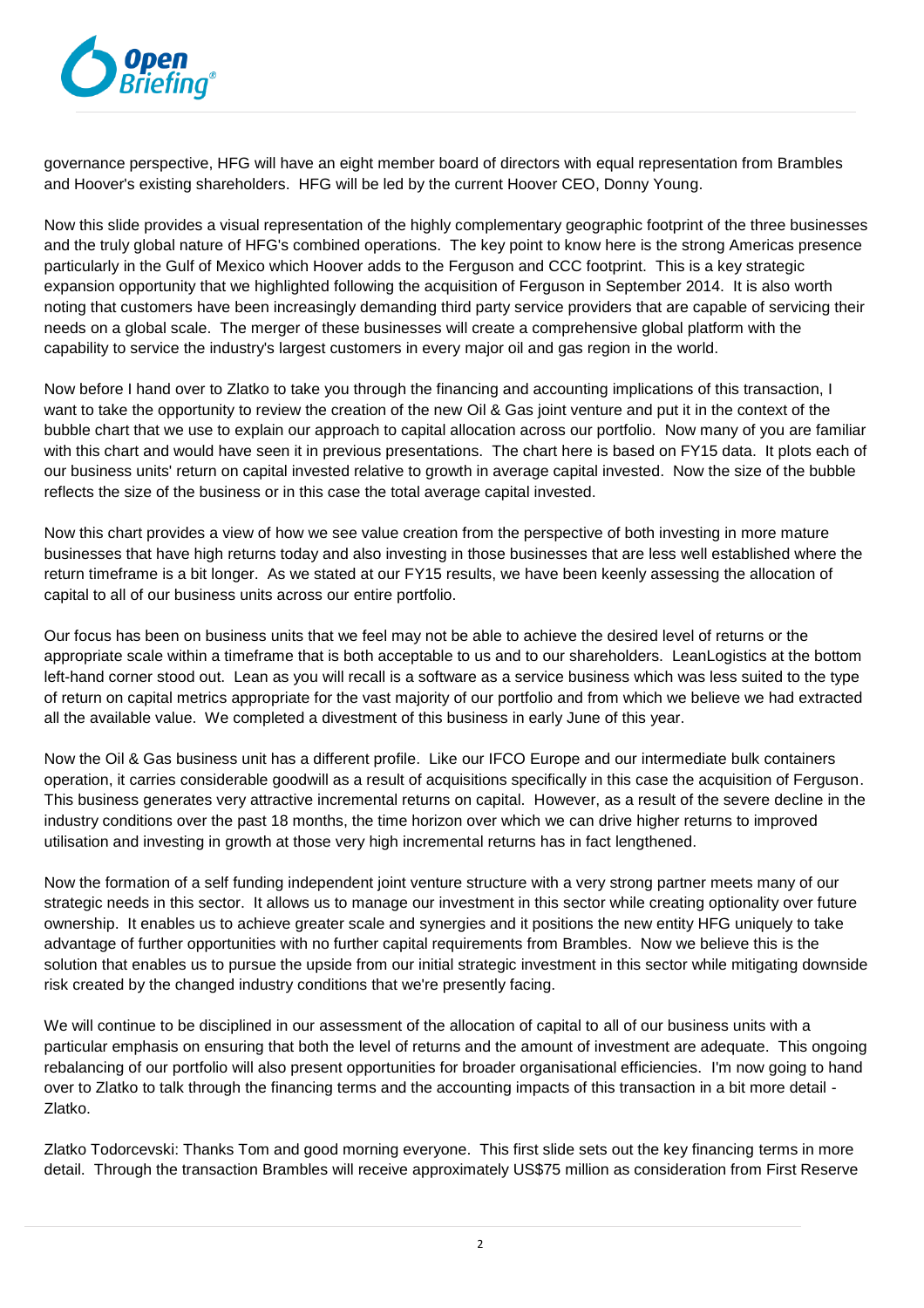

to equalise ownership of HFG. US\$40 million of this payment we will receive immediately on closure of the transaction and the balance on a deferred basis. Brambles will contribute Ferguson and CCC with US\$164 million of debt. Our debt contribution includes a US\$150 million subordinated shareholder loan with a cash interest rate of 10% per annum.

We are providing this loan because capital markets are not currently conducive to refinancing the joint venture at appropriate terms. When that situation changes, HFG will target an entirely self funding capital structure which will enable the full repayment of the shareholder loan of Brambles releasing more cash to Brambles as shareholders. Existing Hoover debt will be rolled over into HFG and HFG will seek to maintain a leverage profile consistent with the long asset lives in the sector.

On this next slide we'll look at the specific accounting impacts of the transaction. Ferguson and CCC will continue to be accounted for and continue operations for the FY16 year. We anticipate to incur US\$7 million of transaction costs which will be recognised as significant items over the FY16 and FY17 periods. Looking forward upon completion of the transaction Ferguson and CCC will be deconsolidated and Brambles' stake in the new joint venture will be equity accounted. In the income statement this means a number of changes. Firstly, results previously attributed to Oil & Gas will no longer be fully consolidated in Brambles' accounts. Our 50% share of HFG profits will be recognised as a single line item on a post tax basis within the share of results of joint ventures and associates.

Finally, interest income from both the shareholder loan and deferred component of the equalisation payment will be recognised as finance revenue and form part of our FY17 interest expense guidance. In the balance sheet, our equity stake in HFG will be recognised within investments and the shareholder loan and the deferred equity equalisation payment will be recognised within non-current operating assets. The body of the ASX Release we lodged this morning and the appendix of this presentation provide you with a more detailed overview of these impacts including a pro forma balance sheet as at 31 December, 2015.

Before handing back to Tom I'd like to cover the US\$38 million impairment charge which will be recognised against the value of our oil and gas assets as at 30 June, 2016. This impairment charge reflects the impact of current market conditions in the oil and gas sector. From an accounting standpoint, this charge is non-cash in nature and will be recognised as a significant item in the FY16 financial statements. While this impairment is disappointing, we are confident the creation of HFG will strengthen the position of our oil and gas business in the current market conditions. Notwithstanding this impairment charge in this transaction, our FY16 guidance remains unchanged. We continue to expect constant currency growth in sales revenue and underlying profit of between 8% and 10%. I'll now hand you back to Tom.

Tom Gorman: Well thanks very much Zlatko. So that brings to an end our prepared remarks. Let me close however by recapping a few key points. The transaction announced today has compelling industrial logic. The strategy here is very sound. Firstly, it enables us to apply our unique pooling expertise to the combined HFG business which strengthens our position without additional capital outlay. Secondly, we see a number of cost CapEx and revenue synergy opportunities. The transaction is expected to be neutral to underlying EPS in FY17 and accretive as synergies are realised going forward. Thirdly, this transaction demonstrates discipline capital allocation mitigating risk but providing access to upside. Lastly, it creates optionality over future ownership including potential exit options. We will now take any questions. Thank you very much.

Raluca Chiriacescu: Thank you Tom. The first question is from Anthony Moulder at Citi. Please go ahead Anthony.

Anthony Moulder: (Citigroup, Analyst) Good morning all. Just let's start more on the strategy side of it, how many other businesses the auto and I guess aero space would also benefit from a similar kind of joint venture with other parties to give more scale et cetera, more global reach. Is that what you could be thinking of for those other parts of the container business also?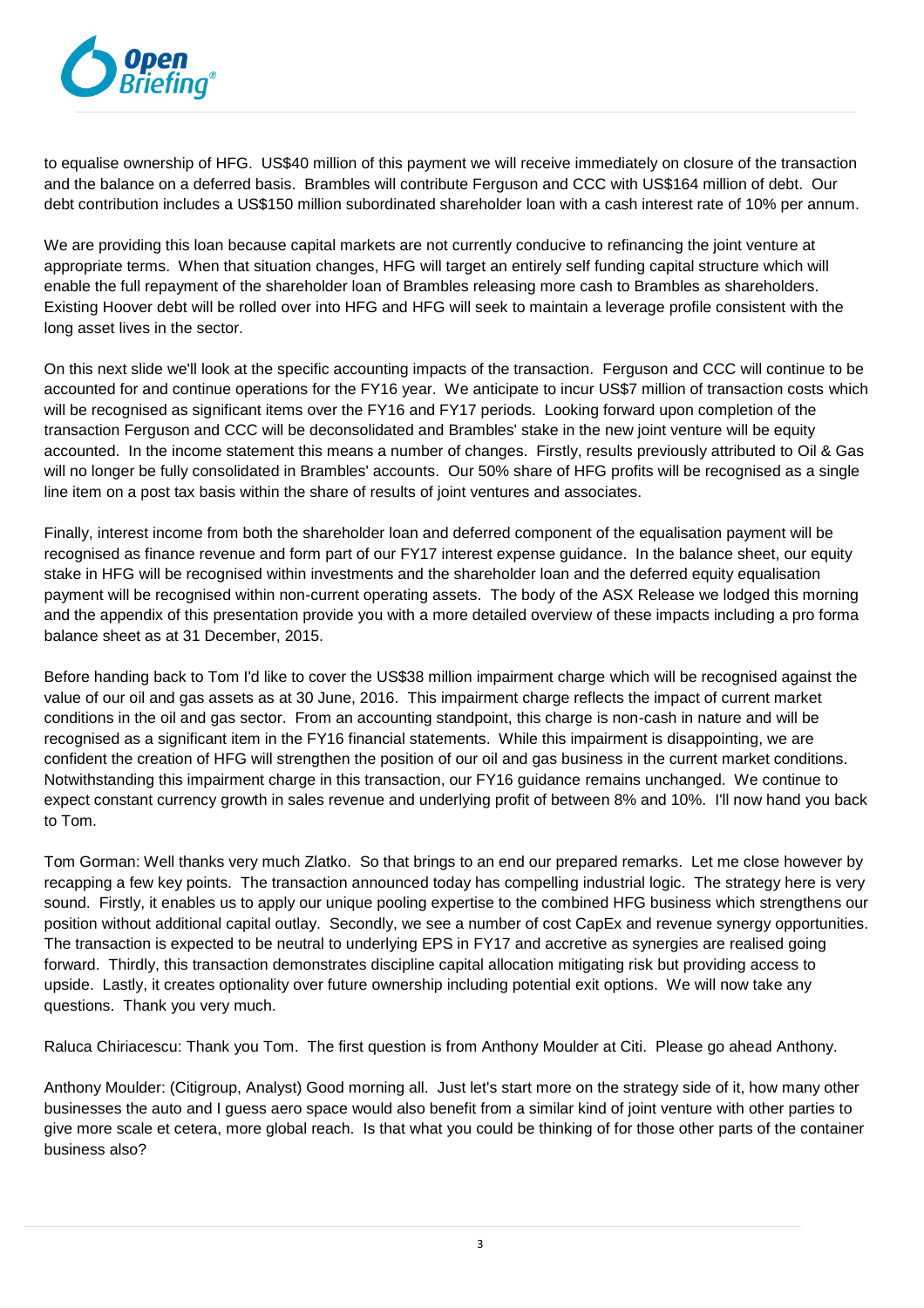

Tom Gorman: No well I think - well thank you Anthony for joining us and thank you first for the question also. Look I wouldn't just start with this with a focus only on containers. I think that we've been very open that we look at our business as a portfolio business. So what we have been trying to do and I think doing it relatively successfully over the number of years is really focusing on each one of our businesses, seeing where they are in terms of our ability to [rate] this concept that we talk about of quality and quantity. The quality of the business, ie. what's the return profile of the business and the quantity which is how quickly we can grow and add capital to each one of those businesses.

I think what you're seeing here with this action is that we're demonstrating flexibility that given the certain circumstances and given the certain opportunities I think as a company we remain open and flexible. As we sit here today we don't have any plans to create any other ventures like this in any other parts of our portfolio. I think we do want to remain flexible as we think about how businesses develop, how our businesses develop going forward. If you look at our IBC business we've made a number of acquisitions, we've really built that business through acquisitions but we can't really talk specifically yet about the performance of the year because we'll be coming to our earnings release in two weeks' time.

You will see that that business continues to grow nicely and it's growing nicely organically. In the same pace with the automotive business, if there were opportunities we would look at those opportunities but the strategy there is really fully organic growth as well. So the simple answer is when there are opportunities presented we would consider those but there's nothing planned for any other parts of our portfolio at the moment.

Anthony Moulder: (Citigroup, Analyst) Right okay. Can I ask as to how this came about? You mentioned customers were increasingly asking for this grab a third party service providers outside of the global reach that you've had through Ferguson. I would have thought that you would have known that going into the acquisition of Ferguson or has something changed as far as the market dynamics that make that more...

Tom Gorman: Well Anthony I think it's just the opposition actually. When we made the acquisition we talked about the foot print of Ferguson and we clearly recognised that particularly with the Americas that that was an area that we would look to grow the business. If you look at the complementary nature of this combination of businesses, the big thing that Hoover brings from a geographic perspective is their position in the Americas. So we identified that early on. As you would imagine over the last couple of years since we've owned the business, we've had multiple conversations. It's an industry that obviously is confronting some economic and market headwinds and so I think you see a lot of players talking to many different people in this space. You are seeing some other consolidation. You saw what OEG has done in this space.

So I think there was a fair bit of activity. Early on we found that we were very like minded with Hoover. All of the work we have done with them thus far the cultures mash extremely well. We're very impressed with Donny Young as a leader and I think with the First Reserve team we have a financial backer of that business that understands the O&G space very well. They've been around for 30 years, they've weathered ups and downs in the space. We think the combination of the management team that we'll now be joining the Ferguson team plus the ownership of First Reserve, we really have the best solution for us going forward as we focus on building this business.

Anthony Moulder: (Citigroup, Analyst) Very good. Lastly if I could there's a third component of the US\$75 million you get US\$40 million in the door - how long before the other US\$35 million could be paid in its entirety?

Zlatko Todorcevski: Anthony there are a number of triggers of when we might get that US\$35 million back but I think the short answer there is essentially First Reserve can't really monetise their interests in this joint venture before we get our money paid out. So that includes being paid dividends or for example selling down their interest. So we're comfortable with that situation.

Anthony Moulder: (Citigroup, Analyst) Okay, alright. Thank you.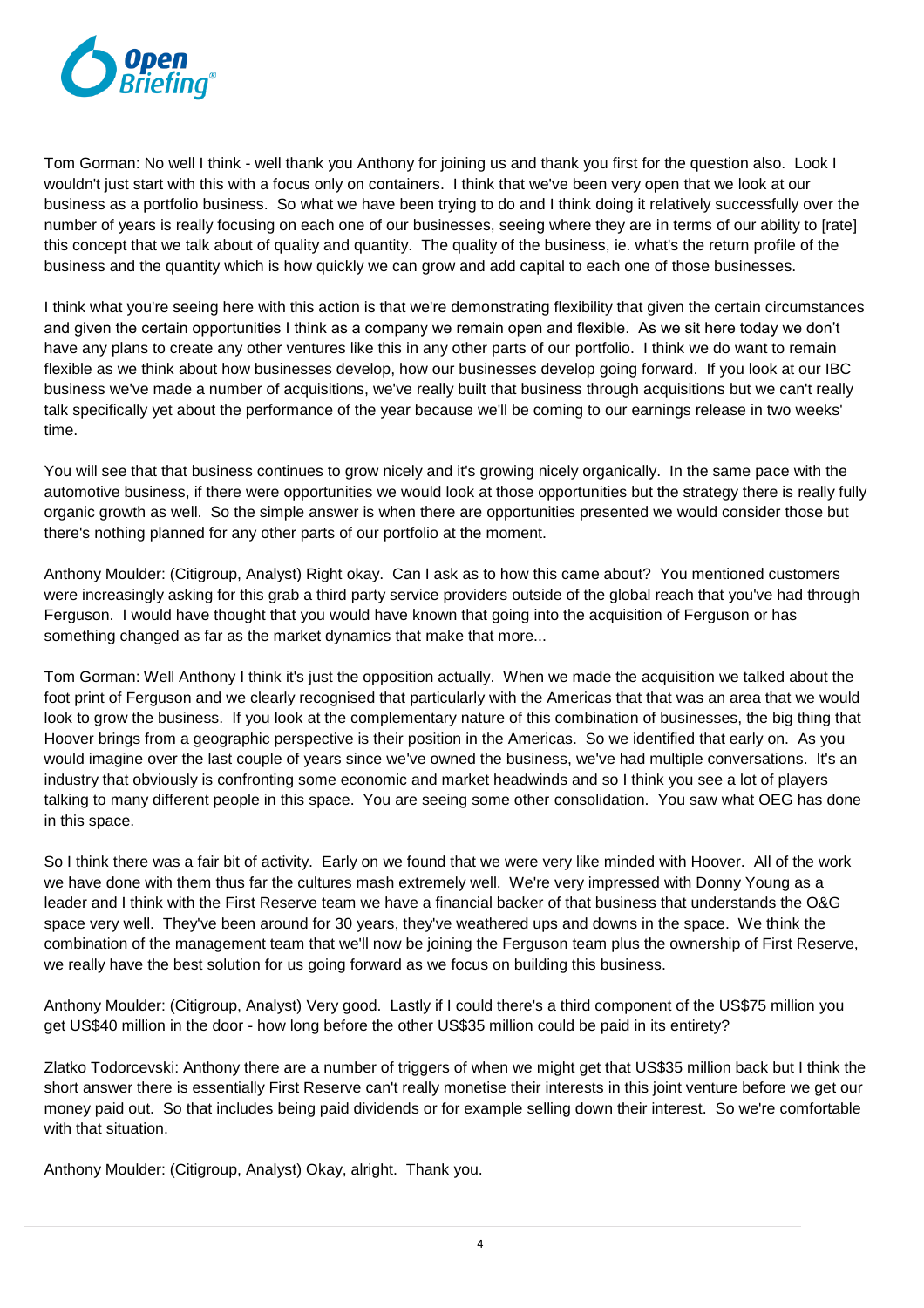

Raluca Chiriacescu: Thanks Anthony. The next question is from Simon Mitchell at UBS. Please go ahead Simon.

Simon Mitchell: (UBS, Analyst) Good morning. Perhaps a question for Zlatko if we could have some more colour on the capital structure of the joint venture? Obviously there's the US\$150 million of debt in shareholder loans but if you could touch on any our debt and then if we applied that to the US\$86 million of EBITDA for calendar year 2015 what would the profit of the joint venture look like?

Zlatko Todorcevski: Yeah Simon unfortunately we're not in a position where we can give you colour on what Hoover's existing debt is. That existing debt will be rolled into the joint venture, that's obviously not public at the moment. What I can say is that the joint venture's financials are able to carry the amount of debt it's got. The overall level of debt that will be within HFG is akin to what you'd normally see with the private equity backed venture of this kind. We've not over geared it and there's plenty of capacity there for that business to run and do what it needs to do. It's obviously going to be quite cash generative as you'll recall with Ferguson particularly in the current situation where we're not investing a lot of CapEx but businesses do generate quite a deal of cash. So unfortunately we can't give you the details but I'd say it's a moderate level of gearing with some capacity to give us some comfort.

Simon Mitchell: (UBS, Analyst) Okay so we're going to have to make some estimates on net profit on that business.

Zlatko Todorcevski: Yeah unfortunately. What I will say Simon though is we've said within the Release that this will be reported within the share of results of joint ventures and associates, from FY17 this will be the only joint venture within that line item so you'll get some visibility will be net profit line.

Simon Mitchell: (UBS, Analyst) Okay and the US\$460 million thereabouts of book value for the combined Ferguson and Catalyst & Chemical Containers, how much of that roughly is ascribed to Catalyst & Chemicals? I presume the book value of that business was almost close to zero.

Zlatko Todorcevski: It would be quite small. Obviously we've got pooling equipment and the like there but it's relatively small.

Simon Mitchell: (UBS, Analyst) Yep, okay. Alright, thank you.

Raluca Chiriacescu: Thanks Simon. The next question is from Cameron McDonald at Deutsche Bank. Please go ahead Cameron.

Cameron McDonald: (Deutsche Bank, Analyst) Good morning all. Two questions if I can. You've said that it is EPS well it will be earnings neutral - is that inclusive of the 10% shareholder loan return or is that excluding that?

Zlatko Todorcevski: No it includes the interest component on the shareholder loan count.

Cameron McDonald: (Deutsche Bank, Analyst) Okay so once that is repaid that potentially creates an earnings hit?

Zlatko Todorcevski: No we would expect obviously that then it would be driving both cost synergies and the revenue synergies. So once we realise that it should be positive to EPS after the loan is repaid.

Cameron McDonald: (Deutsche Bank, Analyst) Right, okay. Then just with the exit mechanisms that you've highlighted, what sort of exit mechanisms are you potentially contemplating and specifically does Hoover or First Reserve have a put back to Brambles at any stage for the business?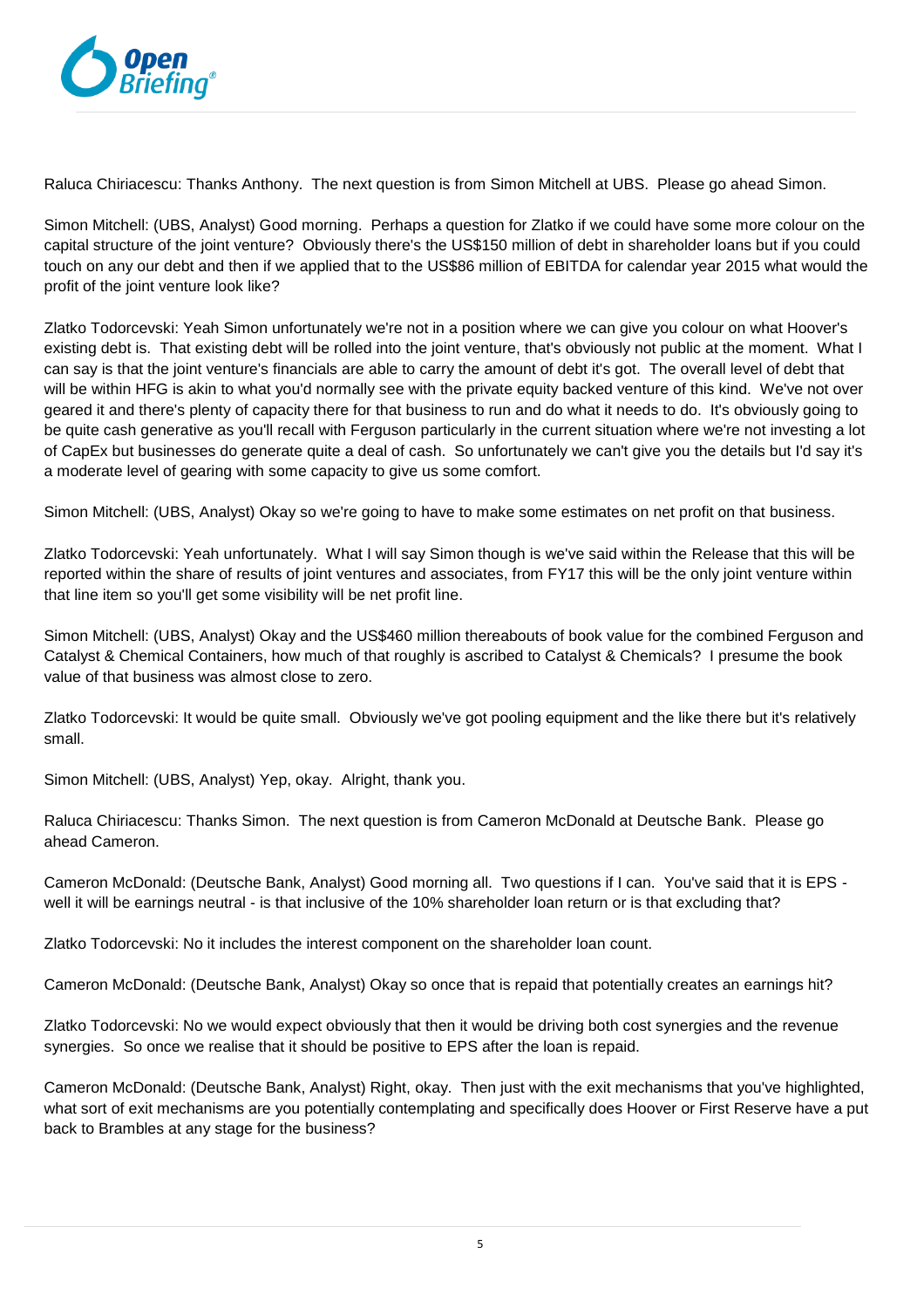

Tom Gorman: Yeah well I think we've probably addressed this but first Cam thanks for joining us. I think that fundamentally I think what we have here is we have found a great partner to increase the growth potential, mitigate risk but give us the opportunity for the upside. I think at a point in time down the road we will then decide whether this is a business that really belongs in the Brambles portfolio and then we would buy back the business. So if we're comfortable with that business, this is still some time to go we would evaluate that business, we would look at the performance and then we could make a decision does it come back into the portfolio?

Do we exit the portfolio? Or do we remain as a partner with a potential other player? So none of those things have been decided. None of those things have been committed to at all but by saying it creates optionality that's what that means. It gives us optionality on the future path, none of which has been decided today but with a strong partner and an ability to grow this business over time with no additional capital outlay from Brambles it does give us the potential to really have a multiple number of choices a number of years down the road.

Cameron McDonald: (Deutsche Bank, Analyst) Yeah so I just wanted to be clear though that you maintain that flexibility and that you are not forced to buy back into the business if you do not want to?

Zlatko Todorcevski: No we're not Cam so just to be clear, with both ourselves and the Hoover shareholders particularly First Reserve, recognise that we need to spend the next two years in particular focused on running this business, driving the synergies, releasing the costs opportunities out of it. So that will be the focus but we were very conscious as we defined all the shareholder agreements and the like that we wanted to maintain flexibility. There is no put from First Reserve to us but we have got flexibility around options whether that's an IPO or a trade sale. I will say that's probably how we're thinking about it.

Cameron McDonald: (Deutsche Bank, Analyst) Yep okay that's great. Thanks guys.

Raluca Chiriacescu: We have a question now from Sam Dobson at Macquarie. It is - what is the expectation for further capital calls to support growth as Latin America still looks like in terms of exposure?

Tom Gorman: Well Sam there's no expectation here. This is meant to be a venture in HFG that is self-funding that can not only meet its current requirements as Zlatko has touched on but also has the cash to fund future growth. That is really the key component here is that this is a self-funding vehicle. So as we've said in the prepared comments it creates optionality with no requirement for us to contribute additional capital.

Raluca Chiriacescu: The next question comes from Scott Ryall from CLSA. Please go ahead Scott.

Scott Ryall: (CLSA, Analyst) Thank you. I just want to confirm the cash movements and a couple of things around the debt first of all. You've got US\$75 million coming in with some of that deferred and US\$150 million going out in terms of debt which you're expecting to be reasonably short term as you've said when the debt market stabilises. I know you've said you won't talk about the overall capital structure but is First Reserve providing debt of a similar nature as well?

Zlatko Todorcevski: In terms of the shareholder loan are you asking Scott?

Scott Ryall: (CLSA, Analyst) Yeah correct.

Zlatko Todorcevski: No so essentially what's happening is there's an existing facility within Hoover that's been rolled over. That's external third party debt and then there's a revolving facility that's been put in place with a number of lenders.

Scott Ryall: (CLSA, Analyst) Yep okay so all the other debt is external third party?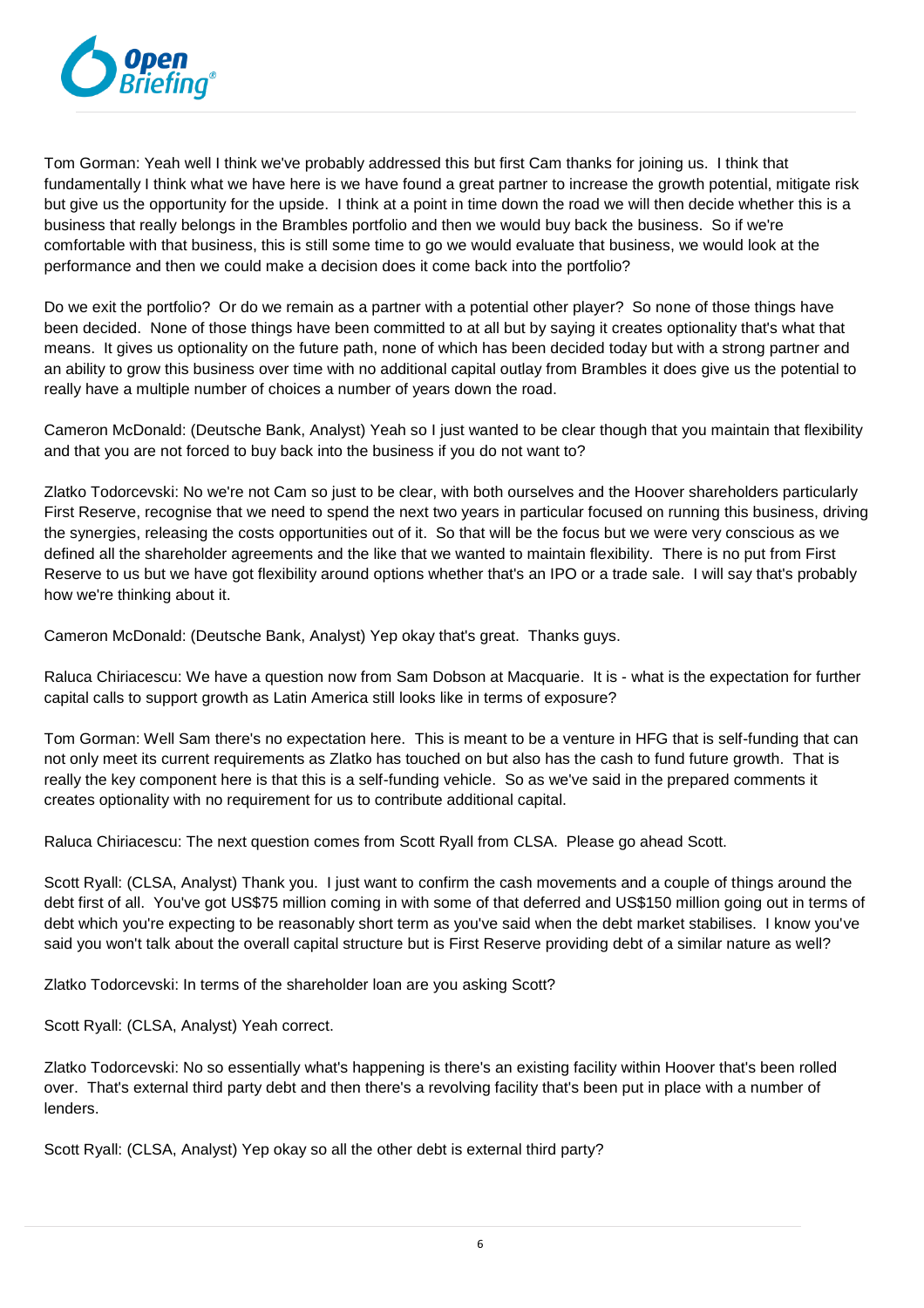

Zlatko Todorcevski: Yeah.

Scott Ryall: (CLSA, Analyst) Okay and so what was the necessity to put this debt in? Is it to provide that extra flexibility so the company in terms of being self funding?

Zlatko Todorcevski: Yep essentially right.

Scott Ryall: (CLSA, Analyst) Yep.

Zlatko Todorcevski: As we said had the markets been more conducive we would have obviously put in place third party debt but unfortunately as you guys know debt capital markets are not supportive for oil and gas at the moment. So we'll look to replace this shareholder loan with a standalone facility as soon as we can.

Scott Ryall: (CLSA, Analyst) Okay is it...

Tom Gorman: Definitely I think we think the industrial logic of the combination of the two businesses is really fantastic. We're in a market condition that's presenting some challenges. Our ability to lend into the vehicle has created the opportunity to bring these two businesses together and now as we've said in our prepared comments we can access the synergies that neither one of us would have been able to access on our own. So the upside here we think is fairly significant and once markets stabilise we would move quickly to refinance the debt.

Scott Ryall: (CLSA, Analyst) Yep okay and I wouldn't dispute your industrial logic at all based on our look at the businesses historically. I was more just trying to get to the bottom of some of the capital flows. Tom just while I've got you though in terms of your comments, your prepared comments around slide 6, could you just talk to Brambles' view about the ongoing diversification of your pooling portfolio and your current views around that please?

Tom Gorman: Yeah look our strategy remains really unchanged from the last couple of years where we've talked about both platform diversification and geographic diversification. So on the geographic side if you look at the new markets that we have entered in the past year and we've strengthened our position in a number of markets, obviously we bought out our partner with IFCO when we strengthened our position and our footprint in Japan. We made a number of smaller acquisitions in Latin America which really give us a very strong market position with our RPC business there.

We're doing a number of exploratory work on an organic side in the pallets business also focused in Latin America. We've been open in terms of our Central and Eastern European moves and our office now is open in Russia. So we continue to look at geographic expansion. We have moved from the southern cone in Africa to a number of smaller markets - Zambia and Namibia, Mozambique and we are - we have on the drawing board thoughts around West Africa. So I would say the geographic approach is very much well and truly embedded in the organisation and growth will continue to come in that way.

When we look at platform diversification our focus really has turned much more to last mile and first mile solutions. So these are opportunities that in a way are based in and around the pallet business unit but when you think about first mile it is very much about IBC growth. So the relationship between pallets and IBCs is becoming closer as we think about first mile into the manufacturer. As we think about last mile many of those solutions really touch on the RPC business. So I think we're seeing a number of synergies across all three of our business units. So for the near to medium term I would say that the platform diversification has much more to do with last mile and first mile and things that you probably would traditionally say are closer to our core. That's how we view it when we look through the next couple of years of growth as we work towards our FY19 objectives.

Scott Ryall: (CLSA, Analyst) Ultimately closer to the broader FMCG market as opposed to new sectors of interest, is that fair?